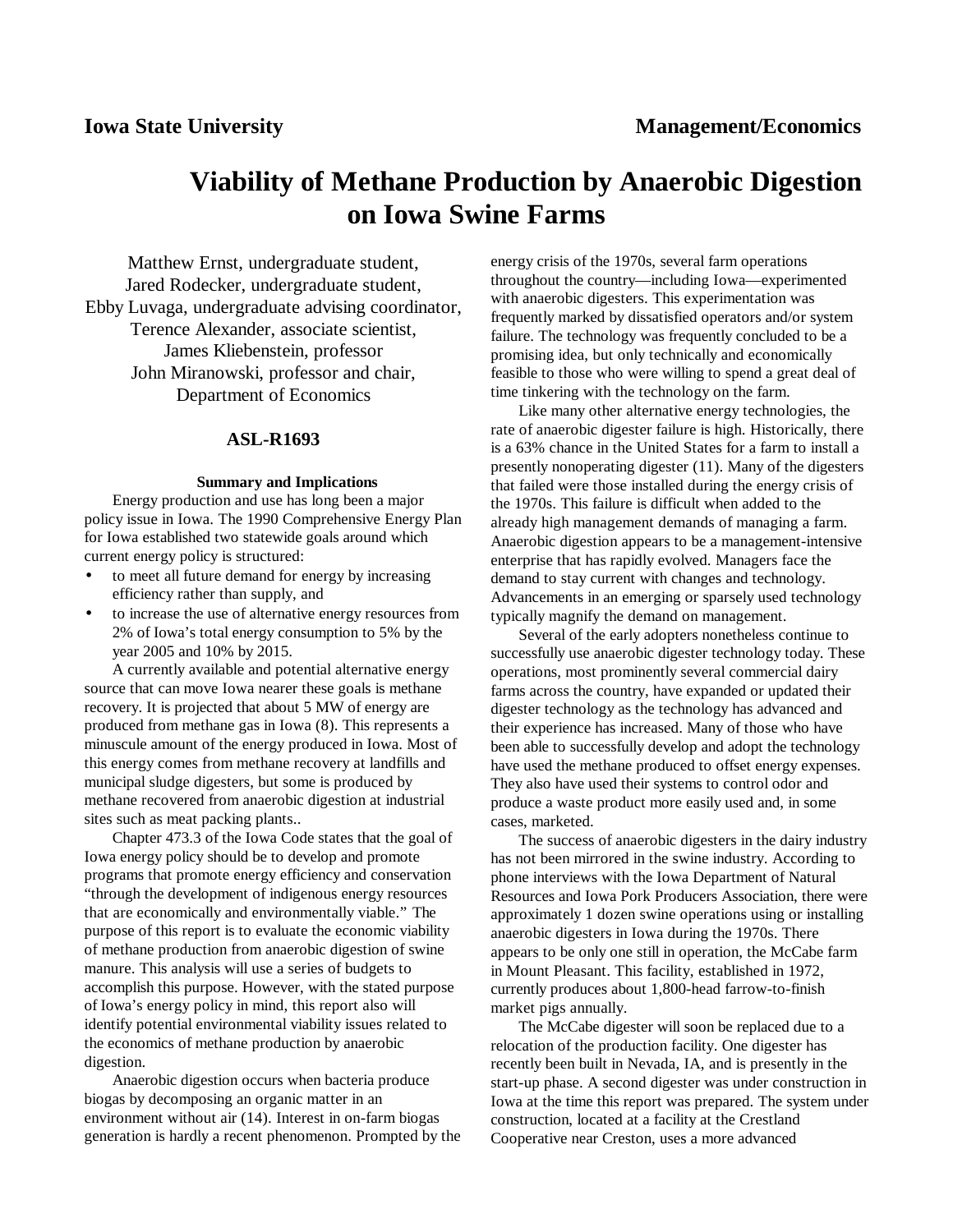technology. The onset of advanced technology as modeled by these new systems, combined with the development of lagoon-based digesters, may make anaerobic digestion more feasible as a part of a typical swine production system.

Speaking strictly from the standpoint of cash costs, onfarm methane production by anaerobic digestion has not attracted a huge crowd of enthusiasts due to the lack of demonstrated financial feasibility. However, potential benefits of anaerobic digestion expand beyond the cash or direct economic benefits. Anaerobic digestion offers an alternative for dealing with a number of social and economic issues, particularly those related to agriculture. These issues, which were only beginning to emerge in the 1970s, could be termed "volatile" today. Of special interest in the agricultural sector is the role anaerobic digestion could play in controlling livestock operation odors.

*Review of the literature.* The first prominent project in the United States on applying anaerobic digestion to swine production was conducted at the University of Missouri in the late 1970s (6,7). Researchers there evaluated many different aspects of applying anaerobic digestion to manure from the University of Missouri swine farm. Most recently in the United States, the University of Illinois published results of the use of an anaerobic digester on an Illinois swine farm (21). This digester was eventually shut down because of technical and budget concerns.

Published research on applying anaerobic digestion to the dairy industry also has emerged, not only in the United States, but also around the world (9,13). Many countries, such as India, have used smaller-scale anaerobic digesters to produce energy. Models also were developed for centralized or cooperative anaerobic digesters in Canada (18). Smaller, more densely populated countries such as Belgium also have successfully experimented with practical application of anaerobic digesters on swine operations (15).

#### *Nutrient composition of anaerobically digested manure.*

Concentration of nitrogen, phosphorous, and potassium is generally the same between manure that has gone through an anaerobic digester and manure that has not. There are two major differences between the digested and undigested products: 1) more volatile nitrogen is contained in anaerobically digested manure, and 2) nutrients are more uniformly distributed in anaerobically digested manure. On average, manure consists of about 30% ammonia nitrogen. The ammonia level rises to about 70% after going through a digester (7). This means the effluent from the digester consists of about 70% ammonia-nitrogen. There is no significant nutrient difference in the organic versus inorganic nitrogen concentrations; however, ammonianitrogen is more quickly lost into the atmosphere if rain does not occur soon after manure application. An applicator would have to adjust the amount of digested manure applied accordingly. Because of this difference in volatility,

there is a potential for increased atmospheric and environmental impact from the application of digested manure.

Manure that has been subjected to anaerobic digestion has been found to produce similar crop yields to manure that has not been anaerobically digested. Fischer et al. (7) found that corn yield was the same when both kinds of pig manure were applied at the same nitrogen rate. Manure that has undergone anaerobic digestion does contain a higher ratio of phosphorous in proportion to nitrogen than is necessary for corn production. At the same time, it is easier to adjust the amount of digester effluent to the soil's nutrient needs because the nutrient content of effluent is less variable than regular pit manure (7). Dahlberg et al. (1) found that wheat yields were no different when applications of dairy manure subject to anaerobic digestion and regular pit dairy manure were compared at equal nitrogen levels.

*Manure odor and anaerobic digestion.* As was previously mentioned, one of the more volatile social issues surrounding the livestock industry concerns odor. Anaerobic digestion has met with success in controlling odors from the swine operation described in this report. Empirical research supports the thesis that odor reduction by anaerobic is not a phenomenon isolated to Mount Pleasant.

The earliest study found in evaluating odor from manure subjected to anaerobic digestion occurred in Canada in the mid-1970s (20). Manure odors were rated on an 11-point hedonic rating scale with 11 being the most offensive olfactory rating. The study found undigested manure to average a 6.5 rating in panel tests compared with a 4.6 rating for digested manure. An additional decrease in odor offensiveness occurred when digested manure was stored for a period of a month and then evaluated. Although anaerobic digestion does not totally eliminate the offensiveness of the swine manure odor, it definitely can dramatically reduce the relative offensiveness of the odor to the human observer.

Powers et al. (16) found that anaerobic digestion had a favorable effect on the composition of dairy manure relative to the level of key chemicals in odor issues. A panel evaluation in this study also ranked the odor from digested manure about half as offensive as undigested manure on a 10-point scale. Powers also investigated the effect of further manure additives on digested manure, and concluded that the most accurate evaluation of odor offensiveness must be site specific.

*On-farm economics of anaerobic digesters.* Efficiency of anaerobic digestion systems has historically been measured in the total cost per cubic meter of digester space. In 1981, Fischer et al. (7) reported the cost range to be between  $$28/m<sup>3</sup>$  and  $$672/m<sup>3</sup>$  for digester systems at that time.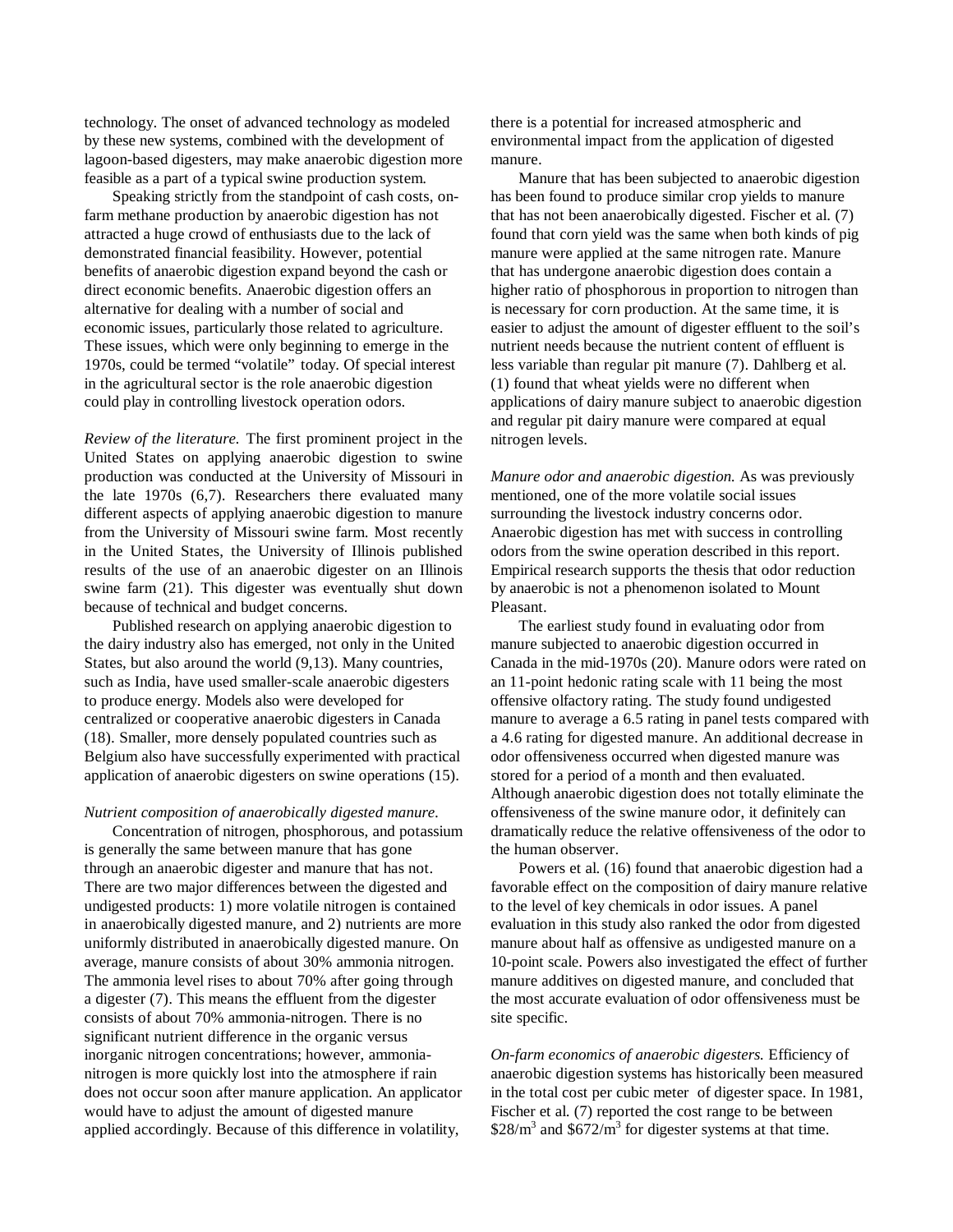Feasibility estimations vary depending on the calculated price of energy and measured benefits to producers. The aforementioned University of Illinois study indicated that the digester there would probably not be economically efficient for the operation that produced 3,000 head of farrow-to-finish pigs (21).

Conclusions on the economic feasibility of on-farm methane production by anaerobic digestion are mixed. Results of economic analyses are varied based on the size and location of operations. However, one general conclusion can be drawn from the existing research: Unless operators can reap economic benefits from an anaerobic digester, or justify installing a digester to prevent externalities from impeding the business' operation, the technology will go unused in agricultural production systems.

*McCabe farm case study summary.* Harold McCabe built his swine confinement facility in Mount Pleasant, Iowa in 1968. It remains in use today by his son, Richard, but soon will be rendered inoperable by a new highway that will cut through the farm. The production facilities have remained very similar to the way they appeared in 1968. Hogs are housed in a two-story remodeled dairy barn. Farrowing and nursery facilities are located on the upper level, with growing and finishing rooms on the ground level. When the barn was adapted for pig production in 1968, a flush gutter system and lagoon were installed for handling the manure.

The McCabe Farm is located near several Mount Pleasant businesses, including a family restaurant. From the advent of the hog operation, McCabe began to receive complaints from the restaurant and a nearby motel about the pig odor. This led him to install an aerating system in the manure lagoon, a simple electrically driven drum that slowly aerated the manure at a nominal monthly cost (\$80- 100). Although this system reduced the odor, complaints were still received. Harold McCabe and his neighbors were still not entirely pleased with the way things smelled in Mount Pleasant.

To solve the odor problem, McCabe applied the same technology that had been used to treat municipal wastes for nearly a century: anaerobic digestion. The total construction costs of the system have been estimated at \$60,000 with matching value in design and other costs of installation. This results in an estimated total capital cost of \$120,000 when the system was completed in 1972.

The heart of the McCabe system is a 55,000-gallon tank (approx. 21,900  $\text{ft}^3$ ) to which manure is transported from the pig facility via a gravity flow system. Approximately 4,000 gallons of water is added to the manure in the barn. This addition of water is important for two reasons:

- The composition of the manure is changed to facilitate anaerobic digestion.
- The waste can then move via gravity flow to the digester.

#### **Figure 1. McCabe Farm Anaerobic Digestion System (not to scale).**



The addition of water to the manure in this system is not significantly different from that in a normal lagoon system. Approximately 4,700 gallons of water is required to handle the manure from a 1,500 head farrow-to-finish operation with the production of 300 additional feeder pigs in a typical lagoon system. About 1,480 gallons of water would be required to handle the manure from this size operation in a typical liquid pit operation (10). As the anaerobic digester combines attributes of both kinds of systems, the estimate of 4,000 gallons (as also estimated in

the 1997 Opportunities Casebook McCabe Farm case study) was judged to be reasonable.

The waste flows approximately 150 feet from the barn to the digester, where the retention time for 3,000 gallons of water is approximately 18 days. The effluent then moves out of the digester to the ¾-acre holding lagoon. The manure has been changed by anaerobic digestion to a dense, high-nutrient sludge and wastewater. The lagoon has been pumped only twice because the digester was installed, the last time being 8 years ago.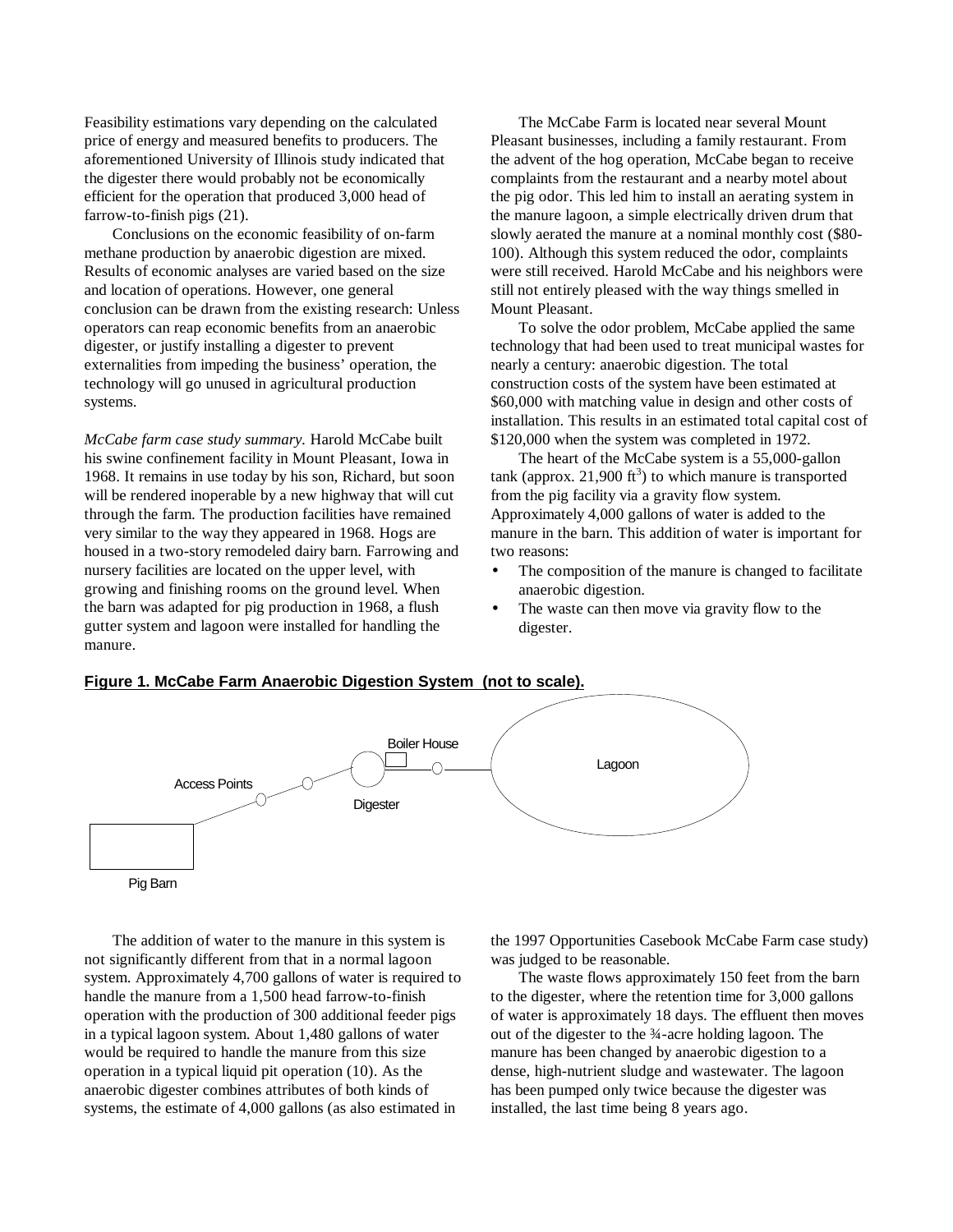It is necessary for the temperature of the influent in the digester to be at 90–93°F for anaerobic digestion to occur. This requires supplemental heat, a need provided by means of a boiler that is part of the digester system. The boiler is powered by natural gas and uses considerably more energy in the colder winter months.

Generally speaking, the installation of the anaerobic digestion system at the McCabe Farm has been viewed as advantageous by both the operator and the surrounding community. The digester has accomplished its original purpose by virtually eliminating the odor from the manure lagoon or "biosolid reservoir." All directly and indirectly involved parties seem to be satisfied with the digester. In Mount Pleasant, at least, there has definitely been some benefit from the anaerobic digester on the McCabe Farm. The local community has benefited. Furthermore, Rich McCabe is preparing to relocate his farming operation because of new road construction. He is intent on including an anaerobic digester as part of his operation.

*Budget discussion.* The budgets that follow reflect the McCabe digester. They show the net present value of assets solely devoted to the digester of \$282,361.90. The value of the methane produced from the digester offsets that cost by \$77,901.58. However, it is important to remember that the primary reason the digester was installed at the McCabe farm was to keep the operation socially and environmentally viable by reducing the manure odor. To that extent, then, the cost assigned to the digester might be best described as the cost for the McCabe swine operation to stay in business. This cost is \$204,460.32.

*Costs.* The principle amount was calculated based on the \$120,000 value assigned to the digester when it was installed in 1972. A 2.5% discount rate was applied to this value, resulting in its net present vale of \$228,035.10.

Both time and expense relating to repairs and maintenance on the digester have been minimal in its 28 year life. Approximately 5–10 min is spent per day monitoring the digester. Some additional labor time is required in the barn because the time it takes to clean the pens and add water to the manure is more than what a normal scraping of the pens would entail. The digester is pumped once or twice a year to remove lignin, hog hair, and other solids that cannot be anaerobically digested. This process takes several days due to the necessity of keeping a constant pressure within the digester, but takes little actual labor time. Slightly more than 30 min per day (150 h annually) was estimated to be directly affiliated with the digester.

The labor rate was discounted annually to 1972 with the farm labor index contained in Table B-101 of the 1998 Economic Report of the President. This yielded a value of \$21,772.63 over the life of the digester.

Maintenance costs were assigned at \$200 per year currently and discounted a the rate for the price of all farm inputs from Table B-101 of the 1998 Economic Report of the President over the 26 year life of the digester. The total value assigned for maintenance was \$3,870.69.

Energy costs vary throughout the year due to seasonal changes in temperature. They have averaged \$125 per month over the past year. An annual value of \$1,500 (\$125/month) was tied to the index for fuel prices paid, Table B-61 from the 1998 Economic Report of the President, to arrive at a final estimate of all energy used in this system. The total value is \$28,683.45.

*Benefits.* The only recognized benefit from this system over a traditional lagoon system was the potential benefit of the biogas produced. Methane produced was based on the characterization of swine waste as reported in Part 651 of the Agricultural Waste Management Field Handbook. According to McCabe, 25 sows are currently farrowed every 6 weeks with 1,500 market hogs per year, and an additional 300 feeder pigs are produced per year. Based on an average litter size of slightly more than nine pigs per litter, this indicates an average current herd size of 110 breeding animals.

Volatile solids production is calculated by pounds of waste produced per day per 1,000 lb of animal body weight. An average of 330 lb was used for the weight for breeding females. Average weights for the growing pigs were calculated at an average of .82 lb gain/day for animals up to 40 lb and 1.8 lb gain/day for the finishing animals. These values are consistent with the average range of gain for growing swine as reported in ISU Extension Publication Pan-489, Life Cycle Swine Nutrition.

Using the following values, we calculated the total volatile solids production for the McCabe Farm this year to be 1,722,408.60 lb.

One pound of VS will yield  $4-5.5$  ft<sup>3</sup> of methane (19). In the McCabe system, a value of  $4.5 \text{ ft}^3/\text{lb} \text{ VS}$  is a reasonable estimate to establish methane production (19). Assuming this conversion,  $382,757.47 \text{ ft}^3$  of methane is estimated to be produced in the McCabe system. The methane produced can be optimally used in the following manner: 35% for electricity production, 50% for heat production, and 15% lost (19). The following table converts the total production of  $382,757.47 \text{ ft}^3$  of methane to these uses.

The energy was then converted into respective units for estimating value. The 188,301.36 MJ of electricity converts to 52,305.93 kWh. At an average energy price of \$.0603 (8), this yields an annual value of \$3,154.05. The heat produced was estimated to be worth \$.361/Therm, about \$.01 kWh and the approximate opportunity cost of a therm of natural gas for McCabe at the present. The 269,001.94 MJ converts to 2547.96 Therms. This yielded a value of \$919.81 for the heat produced. No value was assigned to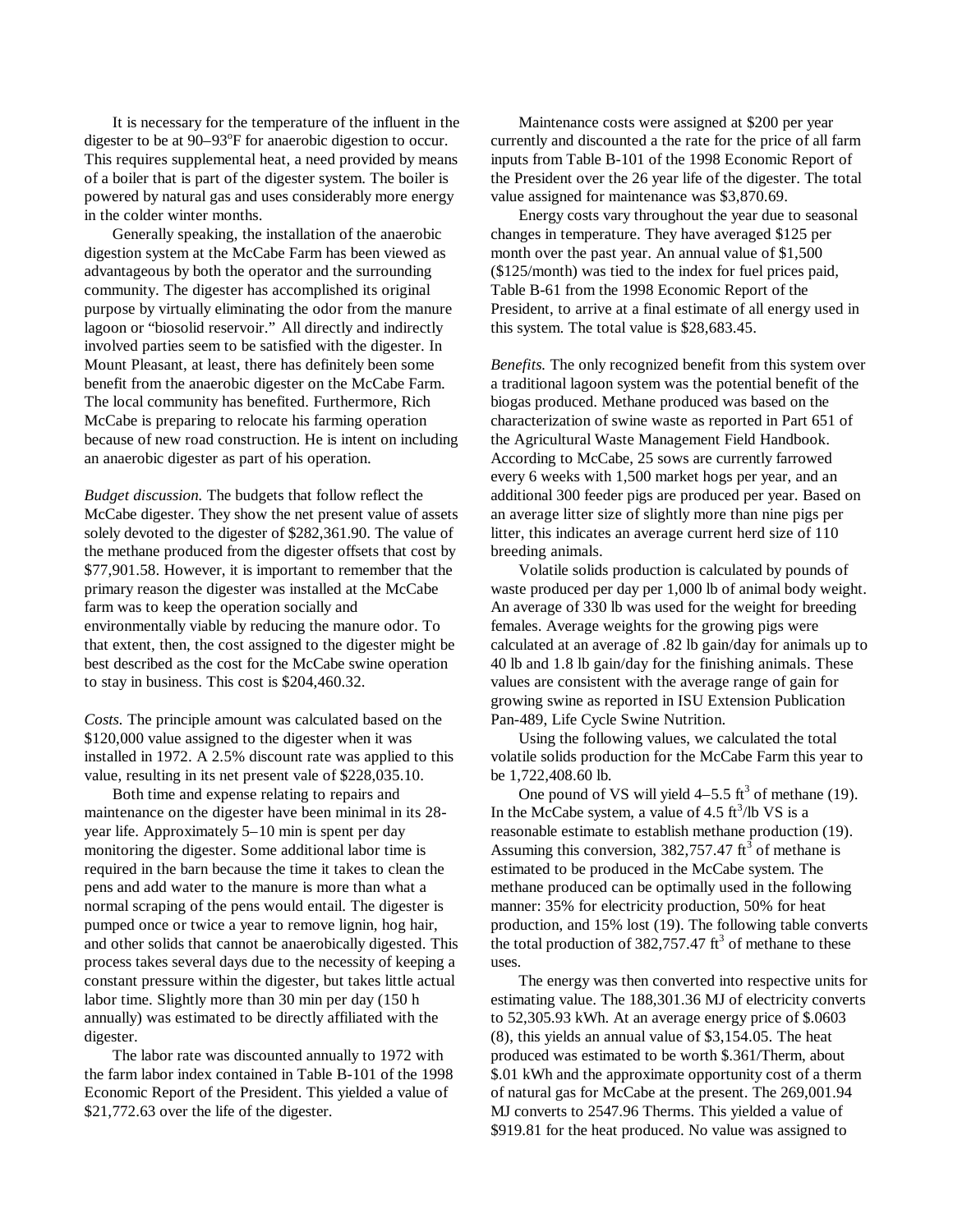energy that was lost. The total value of the energy produced in the McCabe system was thus estimated to be the combined value of the electricity potential plus the heat value, or \$4,073.86. This value was tied to the index contained in Table B-66 of the 1998 Economic Report of

the President for the producer price index for energy costs for finished goods. When discounted over the life of the digester, the total energy produced yields an estimated value of \$77,901.58.

# **Table 1: Labor affiliated with digestion system on McCabe Farm.**

| <b>Labor Item</b>                    | <b>Daily Time</b> | <b>Total Annual Time</b><br>(minutes) | <b>Total Time</b><br>(hours) |  |
|--------------------------------------|-------------------|---------------------------------------|------------------------------|--|
| Monitoring                           | $10 \text{ min}$  | 3.650                                 | 60.83                        |  |
| Washing (additional)                 | $10 \text{ min}$  | 3,650                                 | 60.83                        |  |
| Pumping                              | Two 8 h days      | 1.920                                 | 32.00                        |  |
| Repairs, cleaning, etc.              | 1.53-8 h days     | 740                                   | 12.34                        |  |
| <b>Total Labor Time</b>              |                   | 9.960                                 | 166.00                       |  |
| Total Annual Labor Cost (@\$7.50/hr) |                   | \$1.245                               |                              |  |

# **Table 2: McCabe Farm volatile solids production.**

|                | Avg. Weight         | Number of<br><b>Animals</b> | <b>Number</b><br>of Days | <b>Total Volatile</b><br><b>Solids Production</b> |  |
|----------------|---------------------|-----------------------------|--------------------------|---------------------------------------------------|--|
| Lactating sows | 330                 | 220                         | 35                       | 6,860.70                                          |  |
| Gestating sows | 320                 | 110                         | 330                      | 24,742.08                                         |  |
| Starting pigs  | .85 lb gain per day | 1,800                       | 50                       | 16,560.72                                         |  |
| Growing pigs   | 1.8 lb gain per day | 1,500                       | 110                      | 1,674,245.10                                      |  |

# **Table 3: McCabe Farm energy potential (megajoules).**

|                 | ft <sup>3</sup> Methane | $m3$ Methane<br>$(0.028 \text{ m}^3/\text{ft}^3)$ | <b>Conversion</b><br>units | Total<br>megajoules<br>(MJ) |
|-----------------|-------------------------|---------------------------------------------------|----------------------------|-----------------------------|
| 35% electricity | 133,965.11              | 3751.0232                                         | MJ/m3                      | 188,301.36                  |
| 50% heat        | 191,378.73              | 5358.6044                                         | MJ/m3                      | 269,001.94                  |
| 15 % loss       | 57,413.62               | 1607.5814                                         | MJ/m3                      | 80,700.59                   |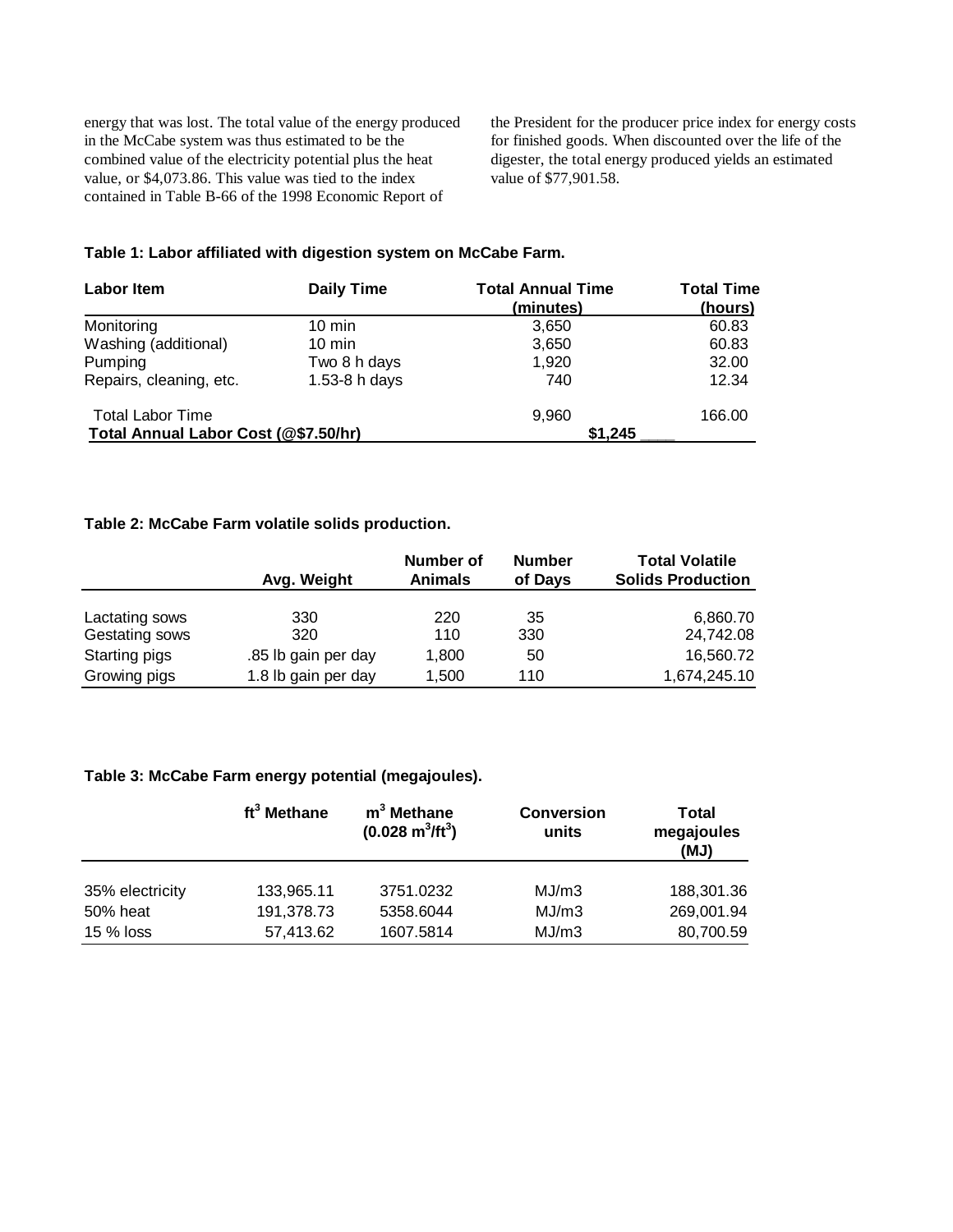#### **Table 4: Estimated value of energy produced.**

|                     | <b>Megajoules</b><br><b>Produced</b> | kWh<br>$(3.6 \text{ kWh}/\text{MJ})$ | <b>Therms</b><br>(105.575 Therm/MJ) | Value<br><b>Per Unit</b> | Value                |
|---------------------|--------------------------------------|--------------------------------------|-------------------------------------|--------------------------|----------------------|
| Electricity<br>Heat | 188,301.36<br>269,001.94             | 52,305.93<br>--                      | --<br>2.547.96                      | \$0.0603<br>0.3610       | \$3,154.05<br>919.81 |
|                     |                                      |                                      |                                     | <b>Total Value</b>       | \$4,073.86           |

## **Table 5: Cost/benefits summary over life of McCabe digester.**

| <b>Costs</b>                                                 | NPV                                                | <b>Benefits</b>                               | <b>NPV</b>   |
|--------------------------------------------------------------|----------------------------------------------------|-----------------------------------------------|--------------|
| Principle<br>Labor costs<br>Maintenance costs<br>Energy cost | \$228,035.00<br>19,884.15<br>3,871.00<br>28,683.45 | <b>Energy Produced</b><br>(\$4073.86 in 1998) | \$77,901.58  |
| <b>Total cost</b>                                            | \$280,473.31                                       | <b>Net Cost of Digester System:</b>           | \$202,572.82 |

## **Conclusion**

Anaerobic digestion has not been widely used in agricultural settings due to technological failure and lack of economic feasibility. The anaerobic digestion system located on the McCabe Farm in Mount Pleasant, IA, has performed admirably with minimal mechanical failure in its 27-year life. The system also has achieved its primary goal made at the time of its inception: to enable the farm to keep producing pork.

The energy production of the McCabe system can only be estimated because the biogas produced has never been harnessed for energy. Even with a generous estimate of the full energy potential produced on the McCabe Farm, the system falls short of any kind of reasonable economic payback. Because its cost was fully borne by the operator, the cost of the digester in this system could be viewed as an annual cost of staying in business.

There are definitely economies of scale affiliated with anaerobic digestion systems on swine farms. The literature that exists on the economics of swine production systems using anaerobic digestion systems indicates that this size may be more than twice the size of the McCabe system. Onfarm use of this technology would only be feasible for a producer who was willing to incur the cost of an anaerobic digestion system as a cost of staying in business, or as a way of compensating an externality. Methane production by anaerobic digestion continues to offer some promise for solving problems of swine odors and alternative energy in Iowa.

#### **References**

- 1. Dahlberg, S. P., J. A. Lindley, and J. F. Giles. 1988. Effect of anaerobic digestion on nutrient availability from dairy manure. Trans. Am. Soc. Agric. Engineers*.* 31: 1211–1216.
- 2. de la Noire, J. and A. Basseres. 1989. Biotreatment of anaerobically digested swine manure with microalgae. Biol. Wastes 29: 17–31.
- 3. Duffy, Michael. 1997. Iowa cropping practices 1996. Proceedings of the Ninth Integrated Crop Management Conference. November 17-18, 1997, Iowa State University. 193–204.
- 4. Economic Report of the President. Washington: United States Government Printing Office, 1998.
- 5. Energy Information Administration State Energy Price and Expenditure Report 1994.
- 6. Fischer, J. R., D. D Osburn, N. F. Meader, and C. D. Fulhage. 1981. Economics of a swine manure anaerobic digester. Trans. Am. Soc. Agric. Engineers*.* 24: 1306–1310.
- 7. Fischer, J. R., M. R. Gebhardt, and C. D. Fulhage. 1984. Effluent from a swine manure anaerobic digester